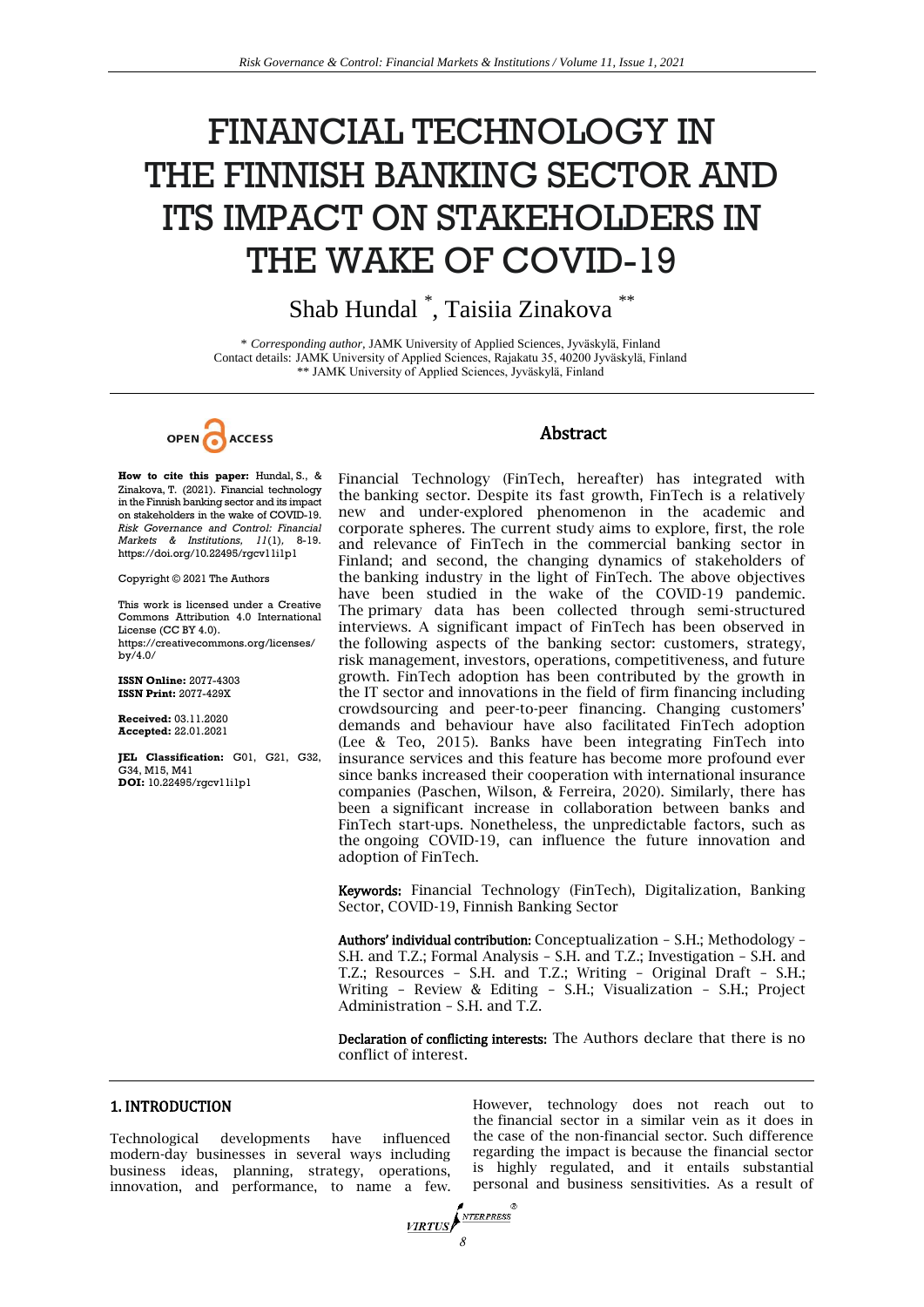such sensitivities, the financial sector always attracts relatively more vigil, disclosures, and scepticism from regulators, customers, investors, and other stakeholders before adopting any new technology (Borio, Vale, & von Peter, 2010). After the global economic crisis of 2007, the financial sector has been inundated by a series of new developments and technological development is one of the most significant of all (Nicoletti, 2017). The current paper receives its motivation from the ongoing discourse whether FinTech will supplement the banking sector concerning the performance of the latter including efficiency and expansion or it will even supplant the traditional banking institutions. Furthermore, the discourse underlines whether traditional banking institutions will successfully adopt technological innovations, redefine their performance measures, and continue to exist and thrive or whether these institutions will be devoured by the ongoing technology wave. Similarly, the current discourse underpins whether the rise of Fintech in the banking sector is compatible to face any potential shocks including the ongoing COVID-19 pandemic and any similar shocks or disruptions in the time to come which can affect social, psychological, economic, business, political equations globally.

FinTech, on the one hand, has necessitated banks and other financial institutions to keep pace with the technological advancements and, on the other hand, it has motivated them to ingrain and upscale user-centric approach in their business models. FinTech has played an instrumental role in transforming even the traditional operations of banks including payments, borrowing, transfers, lending, and investing (Chishti & Barberis, 2016). Noticeably, the commercial banks not only apply their home-grown financial technologies into their operations but also utilize the services of specialized FinTech companies to enhance their efficiency, service quality, and overall competitiveness (Navaretti, Calzolari, Mansilla-Fernandez, & Pozzolo, 2018). Therefore, another dimension of business-to-business (B2B) integration has been created.

According to the PwC (2017) report, up to 77% of financial institutions are expected to intensify their internal efforts to innovate with the purpose to enhance security and reflect their commitment to the adoption of FinTech. It is also argued that in the long run, due to the lack of digital strategy, many banks may experience a decline in their performance (Gray & Rumpe, 2015; Grym, Koskinen, & Manninen, 2018). Similarly, due to the distinct nature of their balance sheet, it is difficult to apply traditional accounting indicators-based performance measures to evaluate the performance of banks (Bouheni, Ammi, & Levy, 2016). Amidst the ongoing wave of FinTech, the need to redefine the

performance measurement system of banks has gained even more momentum.

The selection of Finnish banks in the current study has been motivated by several factors. First, Finland is one of the most digital societies in Europe and the world. Second, the Finnish businesses substantially invest in the digitalization of their operations and the Finnish banks are no exception to it (Grym et al., 2018). Third, Finnish banks seem to be the first ones to capture the change in the competitive landscape in the financial sector due to the inundation of technology in it (FinTech Landscape, https://www.helsinkifintech.fi/fintechlandscape/). Hardie, Gee, and Hannestad (2018) find that the percentage of the revenues of Nordic banks including those of Finland perceived to be at risk due to the FinTech interference in the next five years has soared 12 points to 38% in 2018, which is 7% more than among European banking peers. Furthermore, the number of FinTech companies in Finland is significantly increasing.

The current study addresses the following research objectives-first, to study the role and relevance of FinTech in the commercial banking sector; and second, to study the changing dynamics of stakeholders of the banking industry in the light of FinTech. The above objectives have also been studied in the light of COVID-19 since this pandemic has affected the entire world as no other event has in recent history. The primary data has been collected through semi-structured interviews.

Section 2 highlights the literature review, whereas, Section 3 addresses various aspects of the research design including data, and research methods. Section 4 presents the results and discussion, whereas Section 5 underlines the main conclusions of the study.

# 2. LITERATURE REVIEW

Vasiljeva and Lukanova (2016) state that "FinTech is an industry-oriented toward arranging financial services for private individuals and industries with the aim of providing customer-oriented solutions in the most efficient way and at the lowest cost possible, ensuring this via innovation and technology" (p. 25). Lee and Teo (2015) define FinTech as "innovative financial services or products delivered via technology" (p. 2). FinTech services include "technologies for banking and corporate finance, capital markets, financial data analytics, payments, and personal financial management" (Wesley-James, Ingram, Kallstrand, & Teigland, 2015, p. 12). Some of the definitions include and cybersecurity as distinct components of the FinTech environment.

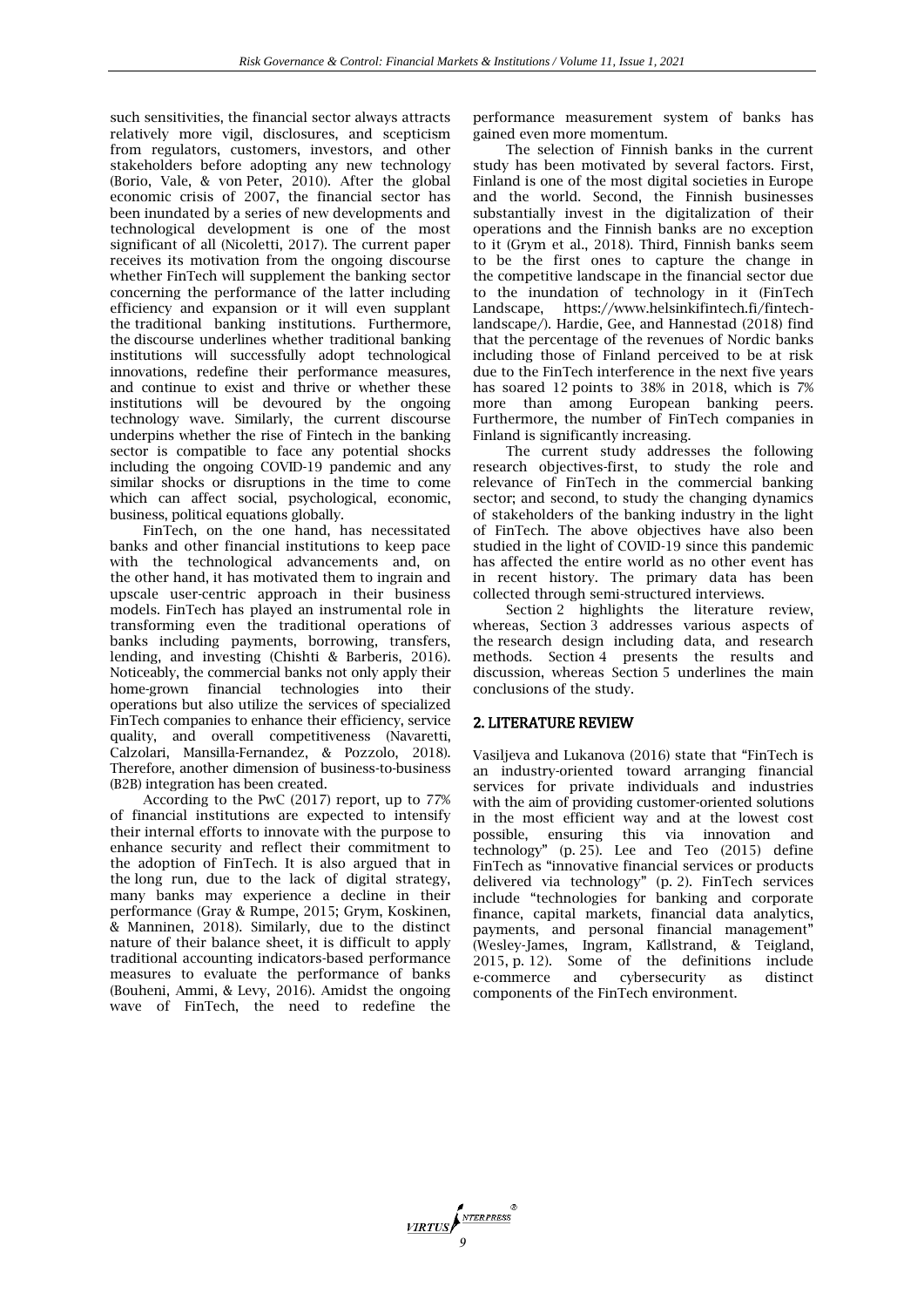

#### **Figure 1.** Elements of the FinTech industry

*Note: Adapted from Dorfleitner, Hornuf, Schmitt, and Weber (2016).*

Dorfleitner et al. (2016), in Figure 1 above, decompose the FinTech environment into four main categories: financing, asset management, payments, and other FinTechs. Each of these four categories encompasses unique sets of technology. Vasiljeva and Lukanova (2016) underscore the FinTech environment as service-oriented, data-oriented, and process-oriented. Service-oriented activities refer to the development of technologies related to services traditionally provided by financial institutions, e.g., fund transfers or card payments, lending and investment, peer-to-peer lending, crowdfunding, or foreign exchange. Data-oriented activities include solutions and technologies devoted to collecting, processing, and analyzing information. Processoriented activities include cost caps and processes that are aimed at increasing efficiency and process automation, which have started to develop after the financial crisis of 2007 when the banking industry all over the world was forced to re-define its operating models (Borio et al., 2010).

In the banking industry, FinTech primarily focuses on the advancement of banking services and products, which contribute to the enhancement of customer satisfaction. The key priorities of the customers of commercial banks are convenience, personalization, accessibility, user-friendliness, transparency, safety, speed, and affordability (PwC, 2016b). Modern-day customers expect their banking service providers to integrate with their daily life. Moreover, their demands also include easy access to their financial partner, which means the existence of a convenient interface that carries all the necessary features ranging from the handy design of online and mobile banking apps to the digitalization of documentation (PwC, 2016a). The customers want real-time advice based on the nature of transactions, market situation, enhanced security, and protection of their personal data including responsible data sharing (Chishti & Barberis, 2016), among other things.

Within the banking industry, the competitive edge is created by the delivery of superior services that meet the needs and expectations of both individual and corporate customers. The creation

and maintenance of good customer relationships largely depend on banks' ability to make quality service available to their customers. A high level of product quality leads to a high level of customer satisfaction and therefore results in the increased customer loyalty (Ennew, Waite, & Waite, 2017). Since the 1970s, it has been a challenge for the banks to adapt themselves to the growing customers' demand and successfully implementing innovative technology in large organizations based on information technology. FinTech has an outstanding potential to transform banking businesses and meet the unprecedentedly growing demands of modern-day customers successfully (FinTech Landscape, https://www.helsinkifintech.fi/fintechlandscape/).

The successful partnerships and co-operation between banks and FinTech companies, especially the start-ups, have the potential to result in a win-win situation for both parties by capitalizing on each other's strengths. Since FinTech development is still at the infant stage, therefore, on the one hand, banking institutions can play an important role by providing financial resources to FinTech firms, especially the start-ups, to operate efficiently and acquire infrastructure capabilities, which in turn can motivate FinTech firms to upscale and improve their products, services, and business strategies. On the other hand, banks are important clients of products and services of FinTech firms; therefore, the success of FinTech firms can be beneficial to the banks. The collaboration with FinTech firms can help banks to reduce their structural costs, enable enhanced regulatory compliance, and improve service quality. According to FinTech Survey 2016, as many as 42% of banks have established their allied partnerships with FinTech companies and created venture funds to finance such partnerships (PwC, 2016c).

One of the top priorities of FinTech companies is to provide customer-oriented solutions, therefore, they have the potential to influence the furtherance of banks' strategy into customers' direction and thus making it easy for customers to access services, both in-person and online.

NTERPRESS **VIRTUS** *10*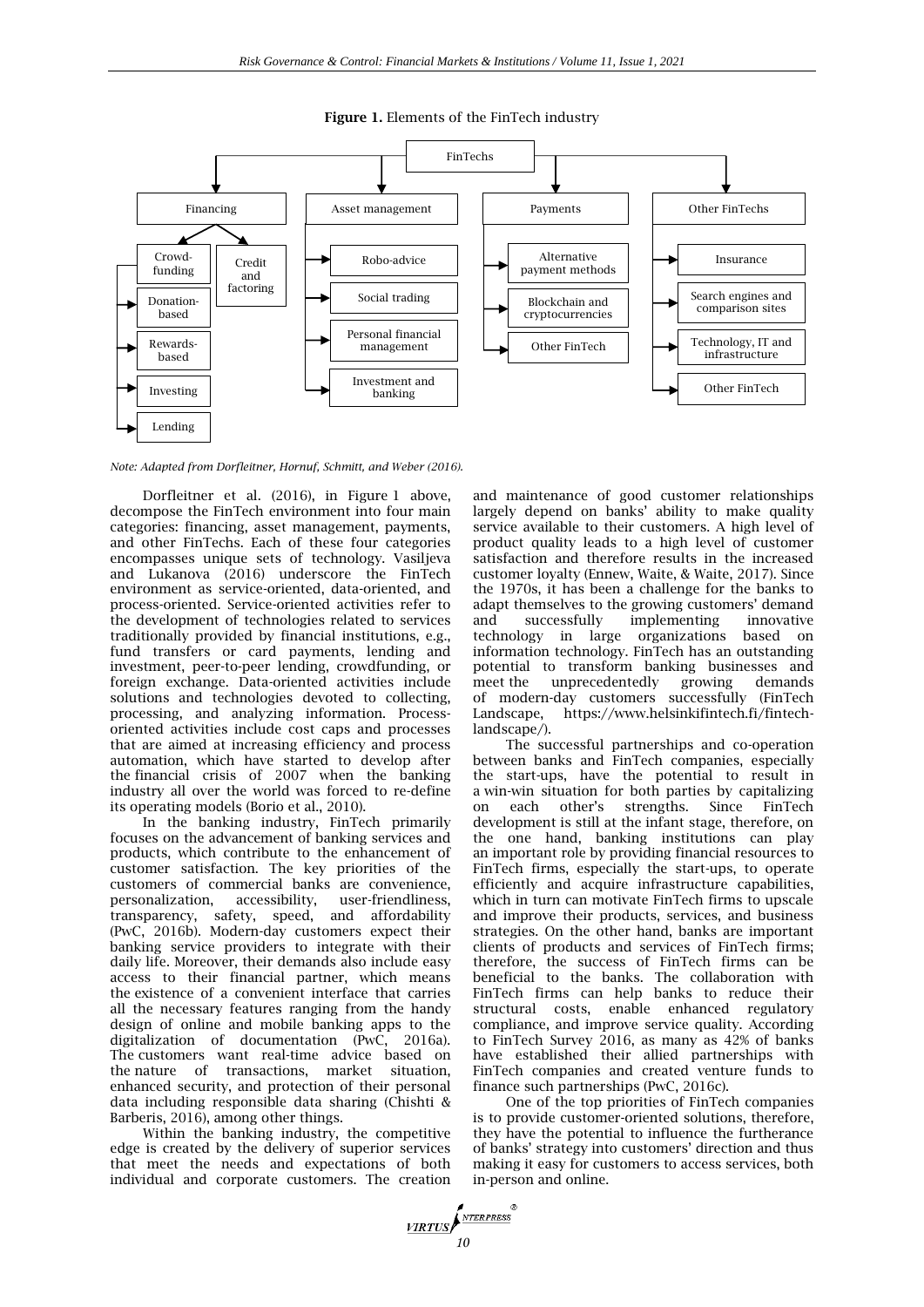The most applied technologies within the commercial banking sector include digital technology, electronic banking, alternative payment methods, distributed ledger technology (DLT), blockchain and cryptocurrencies, artificial

intelligence (AI) and machine learning (ML), Internet of things (IoT), and open banking application programming interface (APIs), among others.

A more visible and coherent classification of financial technologies are provided in Figure 2 below.



**Figure 2.** FinTech in commercial banking

*11*

**VIRTUS** 

NTERPRESS

*Source: Compiled by the authors.*

#### *Alternative payment methods*

Alternative payment methods (APMs) refer to cashless payment methods. These include payments made using a credit or debit card, loyalty program points, bank transfers, direct debits, e-wallets, mobile, local card schemes, pre-pay, post-pay, e-invoices, or cryptocurrencies. In some cases, such as credit or debit card usage, banks serve as financial intermediaries, whereas in other cases, such as payments via e-wallet or in cryptocurrencies, there is no need for a third party between payer and receiver. The transactions are usually conducted in real-time. APMs offer customers a more streamlined, user-friendly, and cost-effective experience, making the payment execution better, faster, and cheaper (Dorfleitner et al., 2016).

The emergence of the APMs is affecting the behavior of consumers because the payment mechanism has been shifting from physical locations to digital channels (Canaday, 2017). According to Capgemini and BNP Paribas (2018), global non-cash transaction volumes increased to 10.1% in 2016 reaching 482.6 billion and are estimated to increase at a compound annual growth rate of 12.7% and 21.6% globally and in emerging markets, respectively, during 2016-2021. These statistics signify the need for rapid technological development and its rapid adoption by traditional banking organizations (Canaday, 2017).

Some traditional financial institutions have found a solution to be part of the digital revolution in collaborating with FinTech firms to continue to remain efficient in the existing payments ecosystem. Such collaborations represent more opportunities for the banks at lower costs and minimum risks of disruption. Initiatives like PayPal, Faster Payment Service, and Popmoney are examples of successful collaborations between FinTech firms and banks, which are created to facilitate instant and faster payments, and improve the customer experience (Canaday, 2017).

However, such collaborations and experiments with FinTech products and services require careful and attentive management, monitoring, and control to maintain safety, trust, and efficiency with respect to responsible innovation research and development, risk-aware approach, and third-party risk management practices. Cybersecurity is a key

condition for partnerships because the sensitive data sharing within the distributed network has posed new questions abound transparency of global payments, ownership of data and their usage dynamics, and legal obligations.

#### *Digital technology*

Digital technology is an umbrella term for computer-based products and solutions and refers to all categories of electronic equipment and applications that use information in the form of numeric code, which is usually comprising of binary characters – 0 and 1. The rapid growth of innovations, shorter product life cycles, ever-changing customer<br>needs, and growing internationalization of needs, and growing internationalization of businesses, have made customer service performance crucial for the survival of business organizations (Paschen et al., 2020). Similarly, in the commercial banking sector, digitalization has improved banks' capability of reaching potential customers and helped them to improve their services.

In the modern world, the biggest channel of reaching customers is online and mobile banking (Forest & Rose, 2015). Online banking refers to any banking transaction that can be managed through the Internet, generally via a bank's website under a private profile, using a desktop or laptop computer; while mobile banking allows a user to carry out nearly the same activities using a mobile app on a smartphone or tablet, instead of using a desktop computer. As a rule, the transactions which can be performed through the Internet or mobile banking include services traditionally offered at local branches. These financial transactions include paying bills or transferring money from one account to another, viewing account balances, viewing, or printing statements, viewing images of invoices, and applying for loans or credit cards (Dorfleitner et al., 2017).

The main advantages of digital banking include low fees, freedom from time and place restrictions (Karjaluoto, Mattila, & Pento, 2002), userfriendliness, service speed delivery, convenience, and compatibility with lifestyle (Black, Lockett, Ennew, Winklhofer, & McKechnie, 2002). However, the complexity of digitalized services, perceived financial cost of a product or service (Black et al., 2002), ignorance of electronic services (Sathye, 1999), and a security risk (Laukkanen, 2007) have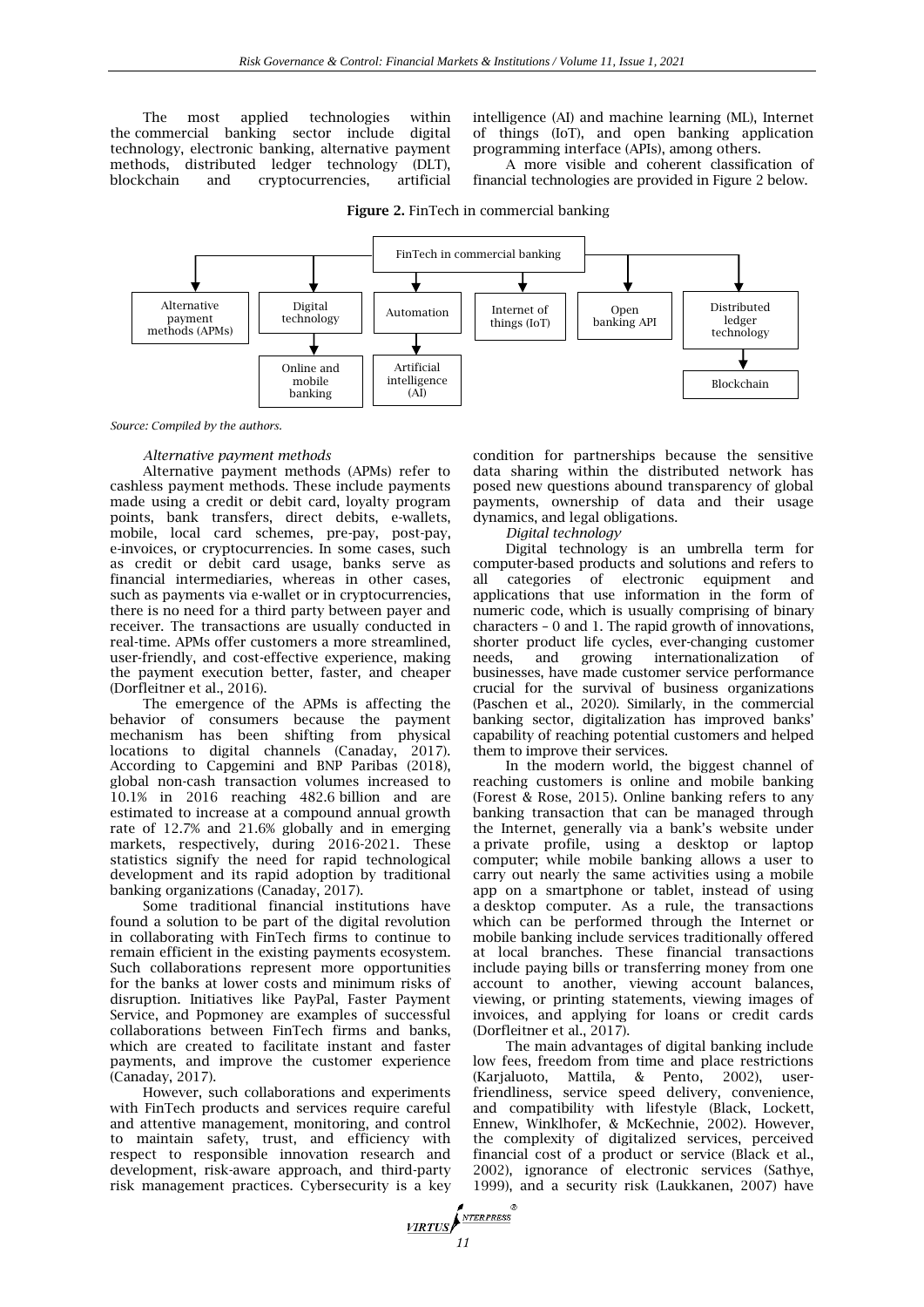been limiting the scope and potential of the digitalized services usage.

Mobile banking is considered more competitive than other forms of electronic banking. The high intensity of mobile phone usage has played an instrumental role in expanding the advantages of mobile banking over other types of electronic banking (Turowski & Pousttchi, 2004).

As online and mobile banking provides an outstanding convenience to customers, allowing them to manage their finances and conduct business operations from outside the physical banking facilities, it is, nowadays, one of the biggest technological advances influencing the current banking industry. Electronic banking has the potential to considerably reduce costs through replacing a high-cost channel (for example, bank clerks) with a low-cost channel (for example, a central webserver) for several types of transactions of retail banks. Electronic banking is considered the most successful business-to-customer (B2C) application in electronic commerce (Turowski & Pousttchi, 2004).

*Automation*

Automation is defined as the conversion of a work process, procedure, or equipment to the automatic operation or control. Automation does not simply transfer human functions to machines, but also involves a deep reorganization of the work process, redefining both the human and the machine functions (Kao, 2016).

McKinsey Global Institute (2017) predicts that half of the manual work activities, executed today, can be automated by the time-period 2035 to 2075 with the average annual productivity growth between 0.8% to 1.4%, ceteris paribus. For businesses in general automation has several benefits leading to improvements in performance by reducing errors, high quality and speed, labor cost reductions, decreased downtime, enhanced safety, minimized variability, waste reduction, and improved customer satisfaction. Automation also has the potential to achieve outcomes that go beyond human capabilities.

In finance specifically, automation has been redefining the functions of the traditional finance department in business organizations. Cloud-based platforms do business reporting, planning, forecasting, and analytics significantly with significant efficiency. Moreover, self-service dashboards have been allowing different units/departments within a business organization to access the necessary data instantly with minimum consumption of time and resources of the finance department.

Artificial intelligence (AI) is an important aspect of automation and it is comprised of adaptive and/or autonomous machines, particularly computer systems, which simulate the human intelligence processes, such as learning (the acquisition of information and rules for using the information), reasoning (using rules to reach<br>approximate or definite conclusions) and approximate or definite conclusions) and self-correction (Russell & Norvig, 2010). AI is important also because it automates repetitive learning and discoveries through the data. It can implement frequent, high-volume, computerized tasks consistently, and without fatigue. However, these types of automation still require a human

inquiry to set up the system and ask the right questions. AI can also improve existing products by adding intelligence to them. In most cases, AI is not sold as an individual application but is added to the products which are already in use. The applications of AI vary from security intelligence to investment analysis. AI is integrated into different activities and in industries, such as medicine, logistics, education, and human resource management. Global AI business value is estimated at \$3.9 trillion by 2022 (Paschen et al., 2020).

In the banking industry, AI can contribute immensely to the product development area through qualitative and quantitative data analysis (Li, Spigt, & Swinkels, 2017). Furthermore, AI can be used both in the front and middle offices. In the front office, financial data and accounting activities can be combined with the help of the software agents that can provide support to the finance personnel. In the middle office, AI will be beneficial in real-time, oversight, risk management, and know your customer (KYC) systems. AI can also be applied used in ascertaining credit risk and insurance underwriting risk and selecting investments based on alternative data combined with human judgment (Paschen et al., 2020).

*Internet of things*

The Internet of things (IoT) represents a network comprised of physical objects, which gather and share electronic information. This network includes a wide range of smart devices, which often use internet protocol (IP) that identifies computers over the World Wide Web and allows them to intercommunicate. The main idea behind the IoT is to have devices that self-report in real-time to improve efficiency and bring important information to the surface more quickly than a system, which depends on human intervention. The IoT can bring value to the banking organizations in the form of innovation of business operations, retaining the customer base, and increasing customer loyalty. The IoT helps the banking sector specifically to provide rewards, easy-to-access services to both credit and debit card customers. Based on IoT, banks can alter the number of Automated Teller Machines (ATMs) installations depending on the usage volumes in specific areas. The IoT also allows banks to bring on-demand services and increase their accessibility to customers by providing kiosks at convenient and easy-to-access locations.

Furthermore, IoT enables banks to access customer data and thus, identify their customers' business needs, value chain, and gain customer insights. Customer information also helps banks in providing value-added services, financial assistance, and customized products to ensure a win-win situation for both parties. Moreover, banks can extract a complete view of customer finances in real-time because customers' smart devices are interconnected and used for accessing data. This information allows banks to anticipate customer needs through the collected data, offering them solutions and advice on sound and smart financial decisions. IoT can also help banks to predict fraud in debit or credit card transactions, confidentiality approving or declining the transaction accordingly, when a customer swipes his/her card, by verifying account holders' device location and the transaction

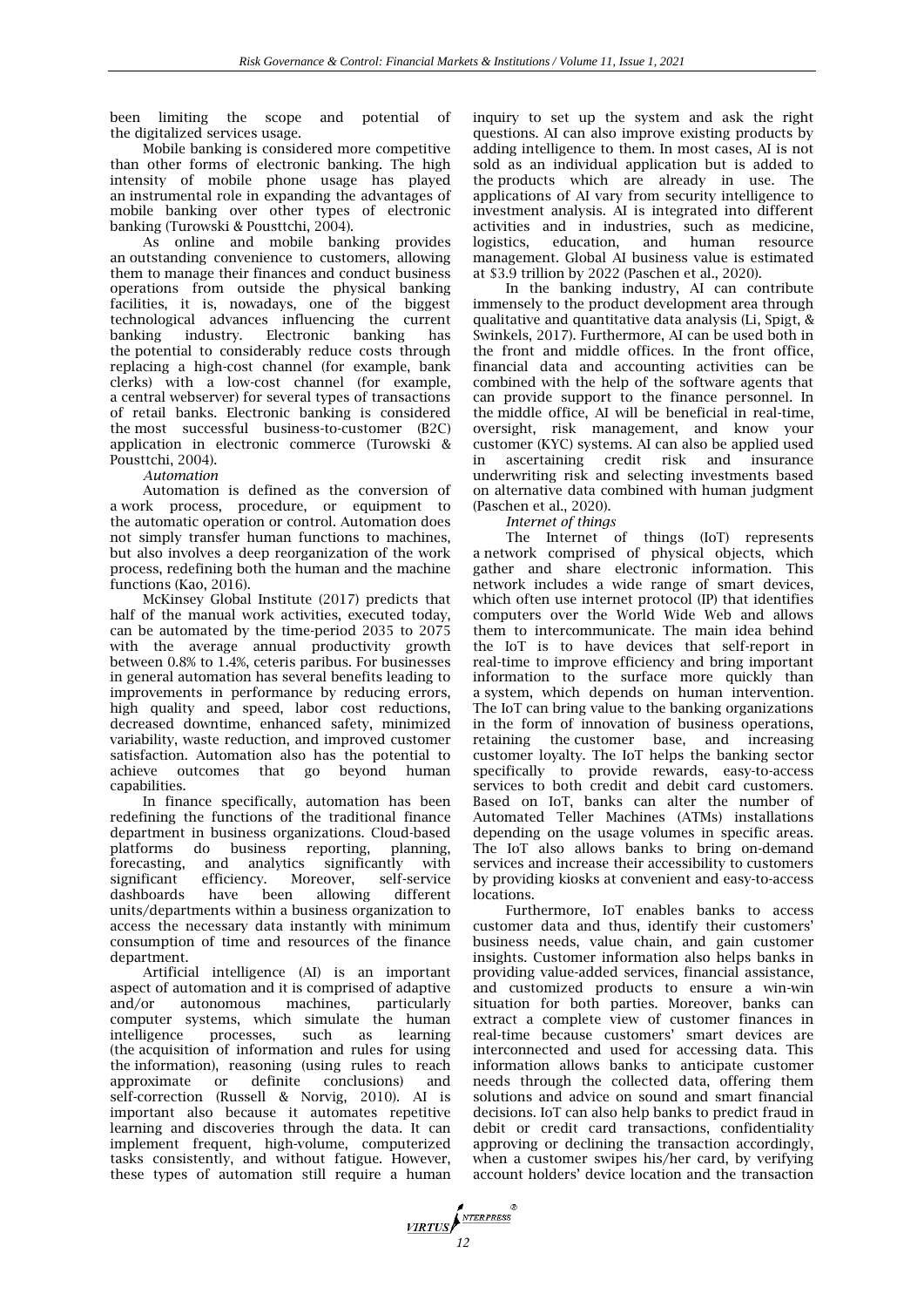location. Furthermore, IoT enables banks to track raw materials and inventory stocks via sensor devices installed at the borrowing company's warehouse. This tracked data can help banks to deduct the account balance of the borrowing company towards the payment of the loan instalments. Therefore, banks can reduce the overhead costs the borrowing company from indulging in fraudulent practices. The IoT features help the banking industry to develop their marketing strategy and offer more tailored solutions, as it enables access to the necessary information about customers' buying behavior, current business condition, and their individual needs. Furthermore, IoT makes banking services proactive, as it allows them to predict and handle any additional risk arising out of upcoming product changes or service faults pretty much easily (Russell & Norvig, 2010).

*Open banking API*

Application programming interface (API) is a code that allows two software programs to communicate with each other, defining the correct way for a developer to write a program that requests services from an operating system (OS) or other applications (Russell & Norvig, 2010). To put it simply, an API is a way for two computer applications to talk to each other over a network using a common language that they both understand. Open APIs are a critical component in boosting the speed of innovation because payment companies can publish APIs to expose source code and allow the online ecosystem of developers and FinTech companies externally to enhance products and services or create net new ones (Canaday, 2017).

Internal use of API integrates diverse systems and allows for the exchange of data across different departments of a firm by performing API calls or sending queries to an API server. It provides internal teams with better collaboration and allows them to access information when and how they need it, thus helping to interconnect services and business processes across the organization, improving employee productivity, and creating better omnichannel experiences for customers. External APIs can also be used to expose business assets such as information, a service, or a product to external audiences, hence, reaching beyond the boundaries of the firm, providing further integration with company partners, and allowing third parties to consume organizational data and lead to cross-selling and upselling opportunities down the line (Zachariadis & Ozcan, 2016).

API facilitates open banking by allowing third-party developers to build applications and services around financial institutions with the enhanced financial transparency options for account holders, and the use of opensource technology. Open banking aims at giving consumers better and more personalized information for making sound financial decisions. APIs enable the availability of banking in real-time, providing consumers with improved ways to conduct transactions, save, and invest their money. APIs also allow lenders to look at historical transactional data to determine a borrower's risk level; therefore, loan terms can be customized. Open banking has been redefining the global financial landscape in several ways, specifically by helping financial services firms

**17RTUS** 

improve their service offerings, increase overall customer engagement, and raise revenue from new channels (Zachariadis & Ozcan, 2016).

*Distributed ledger technology*

Distributed ledger technology (DLT) is identified as an asset database that can be allocated across a network of multiple sites, geographies, or institutions. The technology allows all participants within a network to have identical copies of the ledger. Any unauthorized changes to the ledger are rejected in all copies within minutes or even seconds. The maintenance of security and accuracy of the assets stored in the ledger is organized cryptographically using *keys* and *signatures* to control the authority of participants within the shared ledger. The right to update the entries by one, some, or all the participants, is affirmed in the rules agreed by the network (Wattenhofer, 2019).

DLT has the potential to disrupt the financial industry including its roles, operations, and infrastructures by transforming payment, clearing, and settlement (PCS) processes. DLT can reduce or even eliminate operational and financial inefficiencies, or other frictions, that exist in the current methods of storing, recording, and transferring digital assets throughout financial markets, improve end-to-end settlement speed, data auditability, resilience, and cost-efficiency, and to help foster a more efficient and safe payments system.

Due to a high degree of transparency, as each party in the transaction has a copy of the ledger, it is easier to verify every record as DLT is seen to facilitate regulatory reporting and fraud prevention of the businesses. Additionally, the DLT can enhance data security, and eliminate the need for the large legacy IT systems located within a single institution traditionally used for the storage of the information. IT systems may be vulnerable to cyber-attack and the data is often out of sync, out of date or simply inaccurate. DLT, on the contrary, is significantly less vulnerable to cyberattacks, because, instead of the single database, there are multiple shared copies, all of which to needed be attacked simultaneously for a cyber-attack to be successful. The DLT also allows the participants in the network to immediately spot a change to one part of the ledger, making it resistant to any unauthorized change or malicious tampering.

The blockchain is a type of DLT represented by a distributed database of records, or public ledger of all transactions or digital events that have been executed and shared among participating parties (Sathya & Jena, 2020). This database maintains a constantly growing list of data records and consists of sequentially connected blocks storing information. The transaction information is collectively recorded, verified, and stored by all network participants so that they can secure the reliability of transaction records without receiving notifications from a *trusted third party* (TTP) such as a central bank or an administrative agency (Yoo, 2017). Each transaction in the public ledger is verified through the consensus of majority participants in the system and the information, once entered, can never be deleted. Thus, the blockchain contains a certain and verifiable record of every single transaction (Sathya & Jena, 2020). Updates of all the ledgers are maintained by each member each time a new transaction occurs.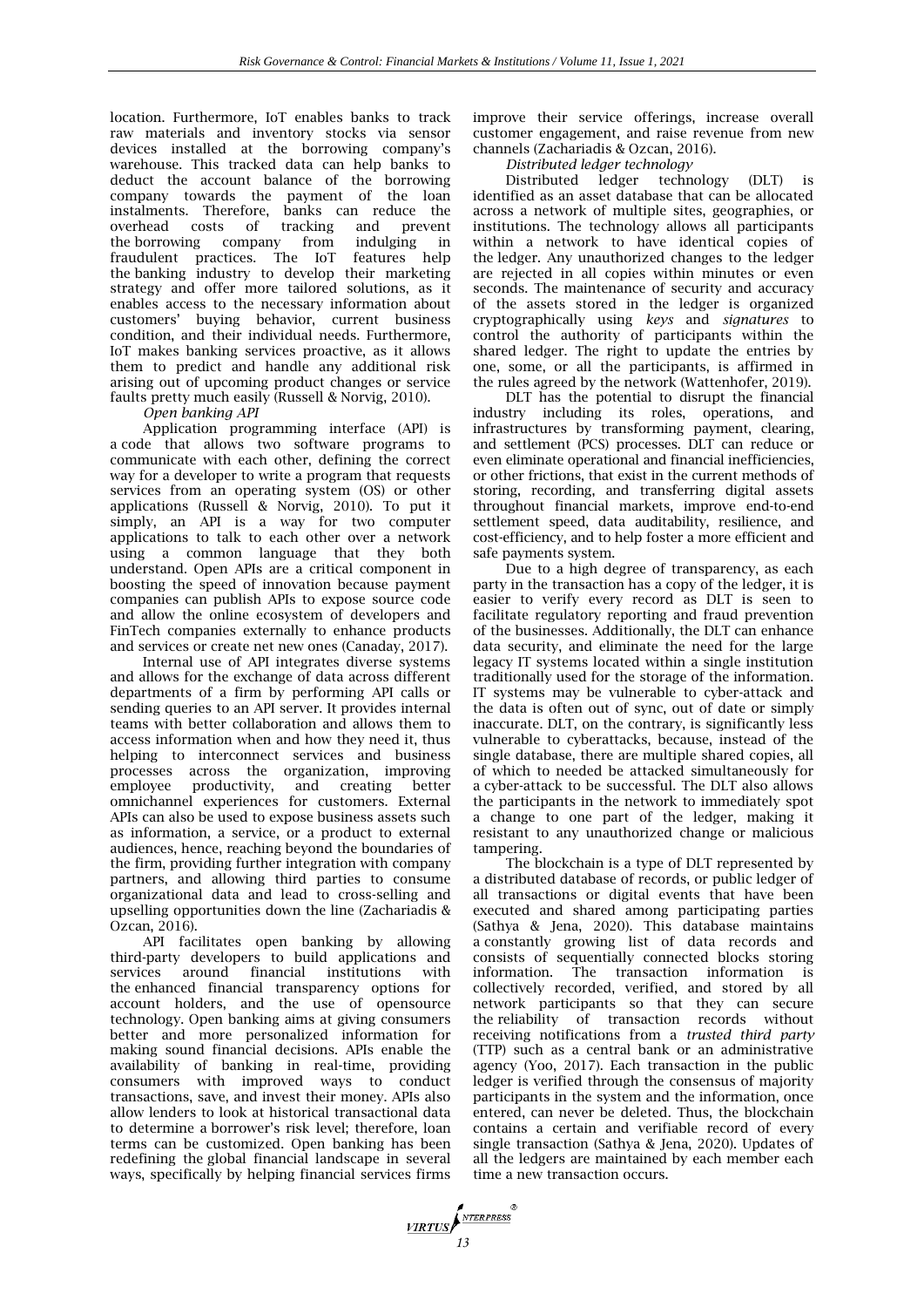The blockchain establishes a system of distributed consensus in the digital online world, assuring participating entities that a digital event happened continues to remain as an irrefutable record in a public ledger. This technique encourages the development of a democratic open and scalable digital economy from a centralized one. Blockchain technology has tremendous opportunities, and the revolution in this sphere has just begun (Sathya & Jena, 2020). Currently, blockchain technology is being used by many firms to secure document transfer and to reduce settlement costs.

Large banks are now increasingly integrating blockchain in their operations. They have started to conduct tests of decentralized asset technology and implement blockchain in business processes. Banks are also continuing to invest in a variety of projects and start-ups, which are developing blockchainbased solutions (PwC, 2016c). Blockchain reduces the number of financial intermediaries while increasing security, resulting in cost reduction.

### 3. RESEARCH METHODOLOGY AND DATA

In the current study, the interpretivism research approach has been applied. The rationale for choosing this research approach is that the current study neither tests any hypotheses nor makes any statistical generalizations based thereon, and the findings of the study can be interpreted theoretically or contextually (Länsiluoto & Järvenpää, 2010). Since it was not possible to explore the research objectives of the current study by analyzing firm-level quantitative data, therefore, the findings of the current study can be used to form hypotheses, which can be tested by analyzing quantitative data with the help of econometric models in the future studies.

The qualitative data has been obtained through semi-structured interviews. As many as six semi-structured interviews of middle and top-level executives have been conducted between April-August 2020. The respondents included a middle-level executive of the Nordea Bank and the Handelsbanken, each (labeled as *R1* and *R2*), two CEOs of FinTech start-ups (labeled as *R3* and *R4*), and two COOs/CEOs of FinTech consultancy firms (labeled as *R5* and *R6*). Both respondents representing Nordea Bank and the Handelsbanken, amongst the leading Nordic banks, are working in the field of business development and corporate banking. Both FinTech start-ups have been established in the year 2017. One FinTech consultancy firm has been established in 2019, whereas the other one in 2016. All respondents are based in Finland-four in the Helsinki capital region and two in Jyväskylä (Central Finland).

Both researchers have participated in all the interviews. As many two interviews have been recorded face-to-face and the remaining four via Skype/Zoom, and all interviews have been conducted in English though the native language of all the respondents is Finnish. The duration of each interview has taken in the time range of 50 to 80 minutes. The semi-structured interviews focused on the background of FinTech in the Finnish banking sector, the role and relevance of FinTech in the Finnish banking sector, and the impact of FinTech on the performance of Finnish banks

*MRTUS* 

including stakeholders. Although the interview questions were neither explicitly nor exclusively designed about COVID-19, however, the respondents were requested to answer the questions (whenever applicable) in the context of COVID-19.

Two techniques of triangulation have been applied to increase the credibility of the information<br>gathered from the respondents during respondents the interviews and conclusions drawn based thereon (Länsiluoto & Järvenpää, 2010). First, although the interviews have been conducted in English nonetheless some follow-up questions have been asked in Finnish too. Second, along with the principal questions, some additional questions regarding the firm/industry/specific determinants have also been asked to the respondents.

#### 4. RESEARCH RESULTS

The current section presents the findings of the article.

### 4.1. Background of FinTech in the Finnish banking sector

Regarding the beginning of the phase of FinTech adoption in Finland, some respondents hold the view that FinTech dates to the late 1970s and the beginning of the 1980s. However, these *baby steps* were in the form of very basic improvements in the functioning of banks and customer experience.

*R5: "So, within the banking sector, IT systems are very old, like from the 1980s in Finland… are the oldest at the moment. And even before that ICT was used to some degree".*

*R4: "The late of 1970s, I remember the Finish banks then introduced what we now know as the bank card, so that was quite early, but of course we didn't have the word FinTech yet and it was all in a bank card and they also introduced the tellers where you control money at the same time. But, of course, those were the first steps, towards FinTech or what we now know as FinTech, and of course, now it seems very little, but it was the first time…".*

One of the respondents highlights the recession of the 1990s' forced the banks to seek new measures of survival amidst the significant restructuring of the banking sector in Finland and other Nordic countries.

*R3: "I think very meaningful for the banking sector was the big recession in the 1990s because it forced the banks to seek new measures on how to survive in the market. Because in the 1990s many of the banks didn't survive and they disappeared, or they were merged into other banks. And that was one of the biggest financial crises that we have ever seen in Nordic countries. And Finland was the one who was suffering the most. But I think those happenings in history have been very important".*

The next stage of FinTech adoption in Finland started with effect from the year 2008-2009. A phase of small-sized start-ups appearing in large numbers in the field of financial services was witnessed first time, albeit only a few could succeed due to financial, technical, and regulatory constraints. However, some respondents are holding unanimously that the FinTech start-ups already made their mark in the financial sector by 2015. Several interesting developments included venture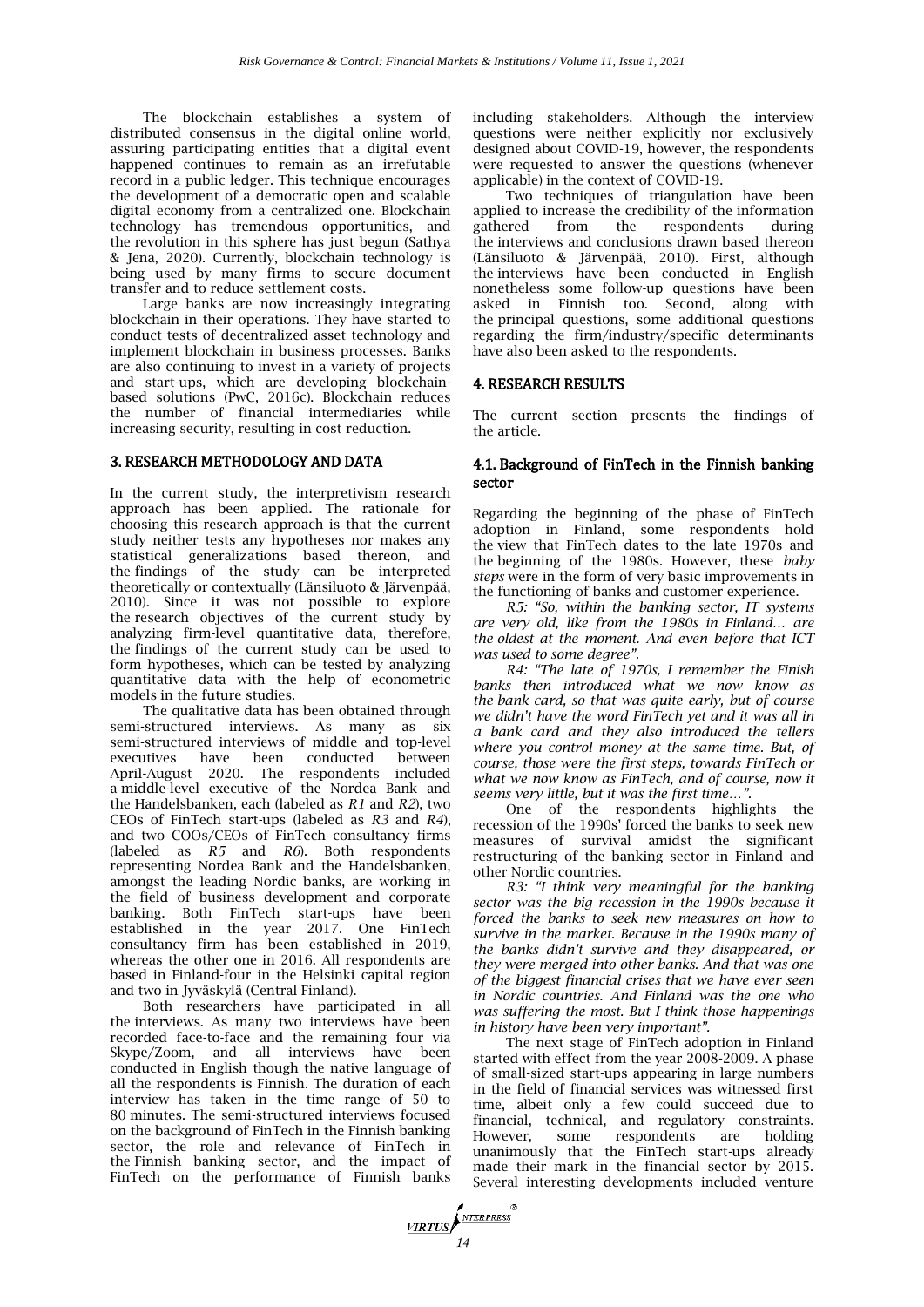capital investments, and European Payment Service Directive (PSD2). In particular, the PSD2 aims 1) to contribute to a more integrated and efficient European payments market; 2) to expand the level the playing field for payment service providers by involving new players; 3) to make payments safer and more secure; and 4) to improve protection for European consumers and businesses (European Central Bank, 2018).

Two important contributors to FinTech adoption, which have been mentioned by several respondents during the interviews, are the substantial growth in the IT sector in general and innovations in the field of financing including crowdsourcing, and peer-to-peer financing in the banking sector (European Commission, 2019). Nonetheless, the unpredictable and unforeseeable factors, such as the ongoing COVID-19 pandemic, can influence the future innovation and adoption of FinTech.

*R6: "Whenever there something new is coming in the field of IT, then, of course, there will also be something new coming in the field of FinTech. Since the beginning of the COVID-19 pandemic, not only the application of IT services has increased many times but innovation in the same field has also intensified. I see no reason why the FinTech innovation and its application will not reach the new heights".*

*R1: "FinTech wave is not merely confined to a technical breakthrough... the non-traditional form of financing has been supporting many new FinTech start-ups. The non-traditional financing. However, an important challenge is whether FinTech start-ups will be able to get non-traditional financing in the current phase of COVID-19".*

Undoubtedly, changing customers' demands and behaviors have also facilitated FinTech adoption. Banks have been recognizing these changes and at the same time trying to integrate financial services to serve their customers so that these services are not only delivered efficiently but also carry the element of resilience and adaptability without undermining the confidence of banking services users. Since the traditional lending arrangements are not in favor of smaller organizations, particularly start-ups, working in the field of FinTech, therefore, banks must invent new forms of lending arrangements to provide

impetus to innovation.<br> $R2:$  "... bank *R2: " … bank believes that to serve the customers efficiently it requires to give a facelift to its operations including continuous assessment of customer, offering new and innovative solutions not only during the normal times but also during the exceptional circumstances".*

For example, Danske Bank reports that it has already accelerated its digital innovation pace in 2019 due to both increasing customer expectations and the launch of open banking. In 2018, the bank has seen further adoption of the digital channels, with more than four million digital logins per month and a rise of the number of digital transactions year-on-year by 35% (Danske Bank, 2019). Similarly, Nordea employs digital innovation to deliver products and services that go beyond traditional banking in the light of rapidly changing customer behaviors and demand patterns (Nordea Bank, 2019).

# 4.2. Role and relevance FinTech in the Finnish banking sector

Most of the respondents emphasize the need to use AI in mobile applications to improve customers' daily banking experience and robots to enhance the efficiency of customer services. *R2* underlines the successful usage of robo-advising tools being used by banks. Similarly, *R1* highlights the increasing application of the same in wealth management and insurance services.

*R2: "What is also important is mobile payments. And I think most banks actually have a clear strategy to apply AI in the case of mobile payments. It is something like mobile is the new bank branch. This is a very important development, though the speed of that process is relatively slow".*

Indeed, some of the banks have already been integrating FinTech into insurance services and this feature has become more profound ever since banks increased their cooperation with the international insurance companies (Danske Bank, 2019). Similarly, Nordea has a digital strategy, which has resulted in a significant number of new digital offerings to their customers. From 2016 to 2018 Nordea has invested more than 200 million euros in digital solutions, as their customers are expecting smart tools and easy digital ways of handling their everyday banking. Nordea has expanded its digital payment offering by adding Google Pay, a mobile payment solution for Android phones. Furthermore, Nordea strives to improve customer experience through different initiatives including a simplification project to enable end-to-end digital solutions for customers and future development by integrating over 400 systems into one core payment platform, a customer and counterparty master solution, a common data warehouse (Nordea Bank, 2019).

*R5* underlines the scope of FinTech application in payment and payment-related services in retail and corporate sectors including financial planning services and payment services to retail clients and PSD2, use the access to clients' accounts to connect business administration and accounting activities to FinTech start-ups.

*R5: "And, I would say the payments and related services are the most important ones and the most extensive at the moment. And there you can see two true fields of activities: the one in the retail sector, where you have services provided like financial planning services and payment services provided to retail clients. And then, of course, the corporate sector. It has a lot of potentials. So, there you can use the opportunities provided by PSD2, where the incumbent banks should provide interfaces and allow other service providers to access clients' accounts if clients allowed them to do that. And corporate clients could use that extensively since they have these business administration and accounting activities and connecting those with payment services is where we have huge opportunities. And several start-ups providing services in that segment as well".*

Danske Bank has launched the financial platform *District*, which is created for its corporate clients meant to enable customers to handle their day-to-day finances and financial decision-making (Danske Bank, 2019). Similarly, Nordea has also initiated various similar services for its corporate clients. Nordea has been bringing easy banking

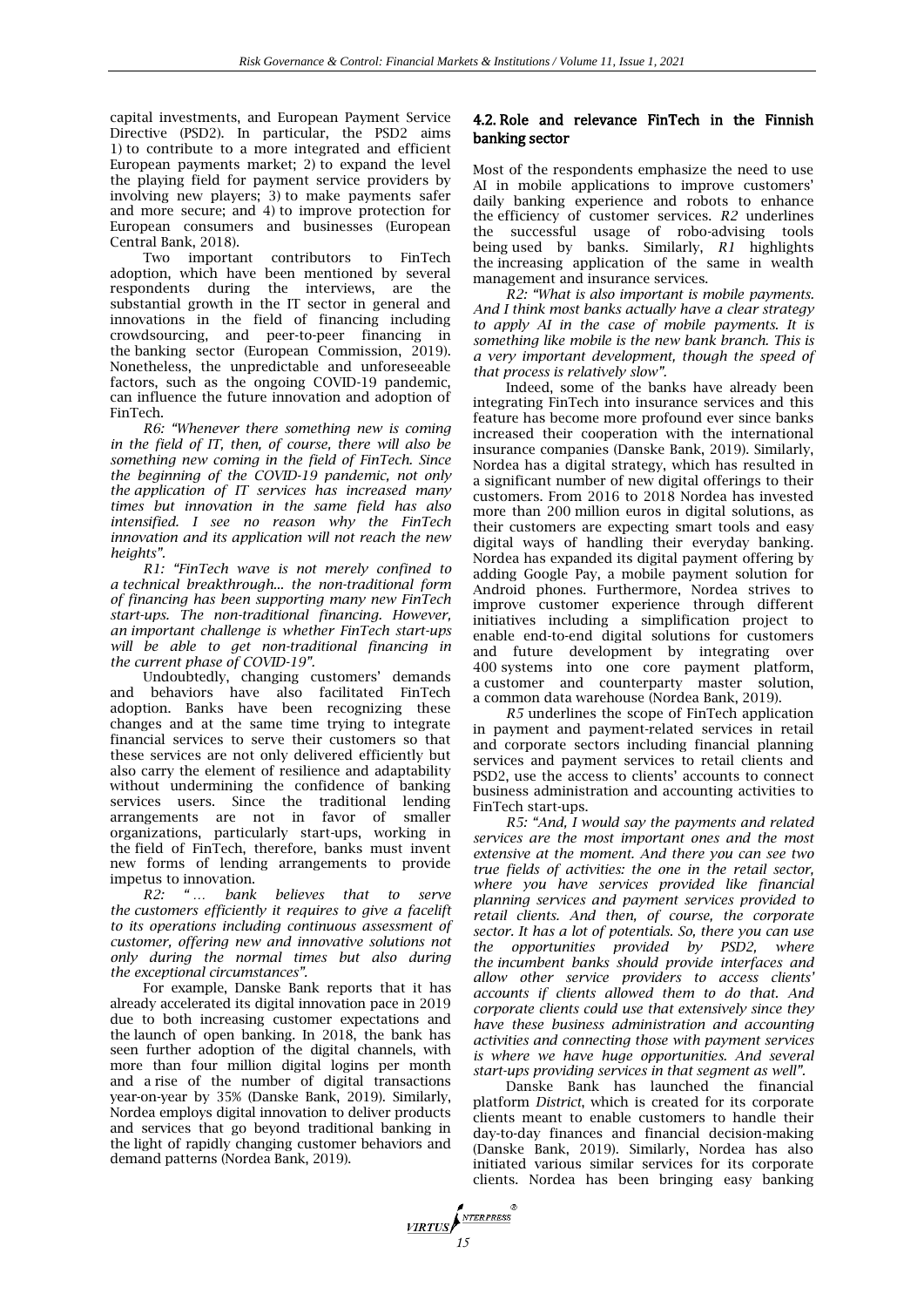services from the bank and partners to corporate clients through a mix of physical and digital channels. The bank provides transaction banking through trade finance, cash management, mobile & e-commerce & co-innovation, and driving open banking, and blockchain/DLT initiatives across all platforms in the bank (Nordea Bank, 2019).

*R1: "But, of course, in the internal services we are adopting more of these robots to cut these unnecessary routes in the internal processes, like, to make everything quicker in the time to answer the consumers regarding various services".*

In general, banks are moving towards automation of all processes in the financial sector. To support delivering customer-centric products and services Nordea has established group-wide unified architecture services. This ensures optimal use of technology, and that the values of data strategy, security, risk and compliance, and other functions are efficiently realized and, therefore, allowing faster and better decision making (Nordea Bank, 2019).

There has been a significant increase in collaboration between banks and FinTech start-ups. For instance, Danske Bank has launched a dedicated FinTech co-creation space, the Catalyst Belfast FinTech Hub. To complement this, *thehub.io*, an online portal to help the start-up businesses to connect with investors, peers, and potential recruits across Europe, has been established. These collaborations aim to provide technical, advisory services, market access, and financial resources to FinTech start-ups. The Hub also provides access to Danske Bank Growth, a network of advisors specializing in start-ups. There are more than 3,000 registered companies in Finland, Sweden and Norway registered with the Hub (Danske Bank, 2019).

## 4.3. The impact of FinTech on the performance of Finnish banks

FinTech has the capability to influence the performance of banks that further influences various stakeholders of banks in multiple ways.

*Customers*

FinTech can influence the relationship of customers with their banks. The respondents' score ranges between three to five to the question of FinTech impact on customer experience on the scale from zero to five (zero implies no impact and five implies the highest impact). Three respondents assign the short-term, and long-term impact of FinTech on customers at three and five, respectively. This finding implies that the changes regarding customers' experiences have not stopped in the short term and the commercial banking industry is expected to undergo even greater transformations in the future.

*R2: "And the user experience has transformed in recent years and will transform also in the future…".*

The first impact of FinTech on banks' customers is the simplification and acceleration of financial services. Customers are also feeling a sense of *self-reliance* since they do most of the operations by themselves. Moreover, due to mobile and online banking, the need to visit the physical bank's office is significantly eliminated. Additionally, nowadays customers can access their bank at any time and thus keep track of their everyday finances effectively.

*R1: "I think from the customers' point of view it will be shown as that the services and to use our service at some products will be easier and faster since everything is going more and more online and via apps, so the customers can feel that they can do everything by themselves. In the current COVID-19 situation, the need to visit the bank branches has further declined and FinTech has been playing an important role in this respect".*

*R2: "The first one is that it has huge potential, so the customer experience will change. It is digital, it is making financial services much more effective from the customer point of view since you don't have to go to the branch office to take care of your financial services. You can access your finance… your accounts and your bank through your mobile phone or online whenever you want to. So, it is a 24/7 banking service at your use… whenever you are doing any transaction, the financial services can be present there immediately. That is very good for all kinds… Let's say, all kinds of activities. When you do your grocery shopping, to the other end where you are buying a house, for instance. You have all the financial services present there. That's a huge* 

*change. And that's very positive".* Handelsbanken has already experienced a positive impact of FinTech on customers. The digital advisory tool of Handelsbanken has facilitated a significant increase in the mutual fund savings and this increase illustrates how the bank invests in technology to improve efficiency, creating time for the bank to provide better customer service and do more business. Handelsbanken is continuing to enhance this tool, preparing to launch it in other markets including FinTech applications to harnessing AI to review financial advice and digitalizing the mortgage loan process (Handelsbanken, 2019).

*Investors*

**17RTUS** 

The respondents evaluated the impact of FinTech on the investors to be very considerable. Three respondents assign the score of four out of five, while the other three assign the score of three. FinTech is an important tool to increase the stability and profitability of firms, which is in accordance with the utility function of investors.

*R4: "I think, of course, for them, it is, in my opinion, it is their priority also that company remain financially viable so that more companies keep coming. The traditional banks have to increase their financial competitiveness. And, of course, it is the investors' priority to invest their money in the companies that will survive in the competition, meet financial benchmarks, and face the unexpected events like COVID-19, successfully".*

*R3: "The traditional business has changed totally because the whole nature of the business and money pouring in the company has changed. The old business does not really exist... the margin business does not really exist anymore. But, I think investors might be interested in the possibilities that FinTech is creating for the business because I have seen some estimations that actually it would be possible for the banking sector to earn substantial revenue by next year if they were able to adapt their strategies and take advantage of all the new FinTech developments".* 

Furthermore, it appears from the replies of the above respondents that automation has enhanced banks' profitability, and owing to their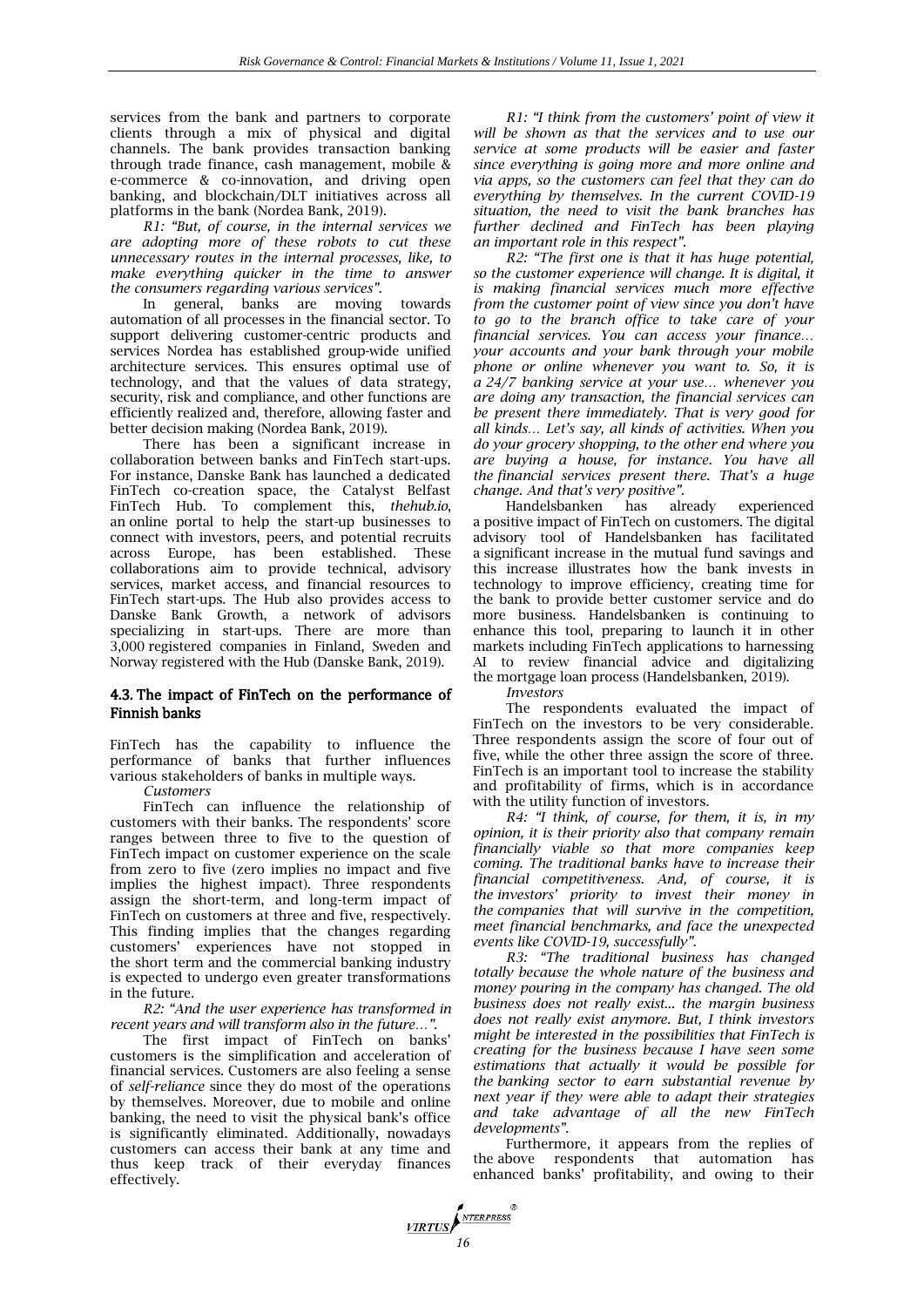enhanced financial resources the banks experience a lower risk of bankruptcy. FinTech has created a new business ecosystem in which banks have the potential to cut their costs, enhance their revenue thanks to new business opportunities, and manage their risks more efficiently than before. Overall, FinTech in the Finnish banks has created a highly favorable atmosphere for investors.

*Operations*

The respondents unanimously assigned the highest value to the impact of FinTech on the banks' operations on a scale from zero to five. FinTech has revolutionized the banks' operations in several ways.

*R1: "Well, of course, it changes from the traditional banks' operations in a huge matter if we look in time back like 10 years, 20 years, because, like I mentioned before that maybe their traditional offices, there is no use for them anymore, or maybe a couple of offices are needed, but because everything is changing more and more to the online, I think that the operations will have to shift their main point to this FinTech and everything. And the traditional way of working will have to have some changes also like in the internal operations and what is seen as the customer service".*

*R2: " …when the automation will continue and like ICT-based processes in the future and it will imply that we are getting rid of the physical world thinking when it comes to processing banking services... I think there we will see huge changes if we can think differently. The process is how our clients will be served in the future and that impact will be huge, especially due to the current COVID-19 situation".*

Nonetheless, contrary to the above finding, some banks, such as Handelsbanken, want to continue with their personal contact with their customers despite the increasing digitalization of the banking services (Handelsbanken, 2019). To sum up the respondents' views, it can be stated that the ever-rising pace of digitalization includes increasing automation of payments, especially cross-border payments, lending services through AI, and cloud-based data.

*Competitiveness*

All the respondents have assigned a score of five on the scale of 0-5 with respect to the impact of FinTech on banks' competitiveness. More and more enterprises are entering the FinTech industry, which has increased the competition level among FinTech enterprises leading to the enhanced impetus to banks to adopt FinTech services of high quality and at a competitive price. However, it has also been put forward by *R2, R3,* and *R6* that rising competition is expected to benefit only the big banks with respect to automation and digitalization. It is further disclosed by the above respondents that the banking industry is expected to experience layering, implying that some banks, for example, will specialize in customer service and mobile banking, and others will specialize in loan processing and so on. It has been further stated that rising competition can push the FinTech industry towards an oligopolistic market structure and therefore, the larger large technology companies like Facebook, Apple, and Alibaba can emerge as dominant players. The unexpected events, such as the COVID-19 pandemic, has created new business opportunities in the banking sector, however, these opportunities are not going to be

capitalized by all the banks evenly. On the one hand, there will be many banking organizations, which will flourish amidst such disruptions; nonetheless, there will be others that will not be able to withstand the new market and business dynamics.

*R2: "Because of the payment service directive it opened the competition, and now more and more companies are coming to this field, so the traditional banks need to keep up, it's like one of the main things, because, as you said, the customers' behavior has changed so much that you have to keep up with the changing behaviors".*

*R6: "Basically, if you are in the banking sector, it is very hard to get new clients unless you get them from somebody else. And if you look at banks' strategies, different banks have different strategies, but they are more or less the same. If you compare traditional banks, there might be some differences between those that are ahead in FinTech and those that are a little bit behind... But they must change their strategies. I think the competitors come from outside the banking sector and this sector must start collaborating among themselves to face competition because the competitors come from somewhere else. They come from these payment branches of companies and they may even come from companies who have access to customer data like Amazon or Google or some of these huge companies who own a tremendous amount of customer data. Events such as COVID-19 can add new dimensions to the competitiveness of the financial institutions".*

Nordea strives to retain its competitive advantage through the business partner concept, digital innovation, utilization, and integration of existing solutions. The bank continuously improves existing solutions as well as continuously innovate new processes and products to stay on top in the market. Nordea has identified six capabilities to continue to hold the top position in the Finnish banking sector: customer experience, analytics, IT management, partnerships, risk management, and people management. The bank believes that these capabilities will support its strategic business priorities and ensure that the bank will stay competitive in the future too (Nordea Bank, 2019).

# 5. CONCLUSION

The purpose of this study has been to study the following research objectives-first, to study the role and relevance of FinTech in the commercial banking sector in Finland; and second, to study the changing dynamics of stakeholders of the banking industry in the light of FinTech. The above objectives have also been studied in the light of the COVID-19 pandemic. The primary data has been collected through semi-structured interviews.

The study shows that FinTech has an impact on all the main stakeholders and activities in the bank. More impact of FinTech has been on the following aspects of the banking sector: customers, investors, operations, competitiveness, and future growth. The respondents' opinions and data indicate that the FinTech's impact on banks' strategy, risk management, operations, and investors.

FinTech adoption has been contributed by the growth in the IT sector in general and innovations in the field of financing including crowdsourcing, and peer-to-peer financing has also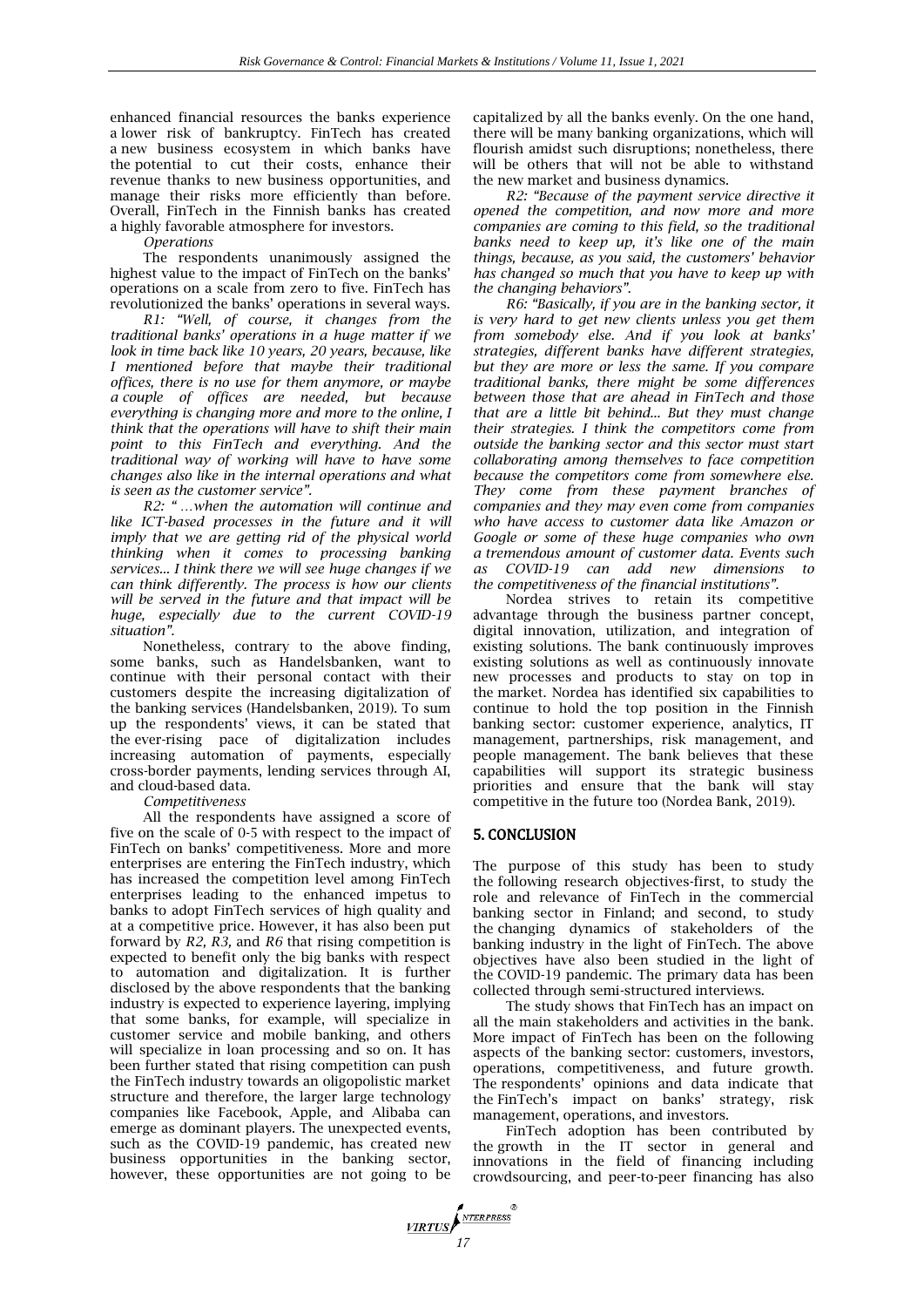been considered to be the triggers of change in the banking sector. Nonetheless, unpredictable factors, such as the ongoing COVID-19, can influence future innovation as well as the adoption of FinTech.

Without any doubt, changing customers' demands and behaviors have also facilitated FinTech adoption. Banks have recognized these changes and they are trying to integrate financial services to serve their customers so that these services are not only delivered efficiently but also carry the element of resilience and adaptability without undermining the confidence of the users of banking services. Indeed, some of the banks have already been integrating FinTech into insurance services and this feature has become more profound ever since banks increased their cooperation with the international insurance companies. This factor is even more relevant amidst the current COVID-19 situation. Similarly, there has been a significant increase in collaboration between banks and FinTech start-ups. The premise of the collaboration between banks and FinTech start-ups is very interesting since the latter plays an instrumental role in developing FinTech processes and products that the former can implement and offer to their customers; on the other hand, the former provides much needed financial resources needed to expand the business activities of the latter.

However, the process of FinTech is not free from limitations. Although, FinTech is growing very fast and this growth is even irreversible,

nonetheless, critics argue that the benefits of FinTech may not be capitalized evenly by all the financial institutions and other stakeholders and resultantly financial sector can be dominated by a few players, who may not be even having well-established and proven track record in the financial sector. Therefore, a potential limitation associated with the ongoing FinTech growth process is the emergence of oligopolistic trends in the financial markets. Furthermore, critics fear that non-banking players can dominate the financial sector, and this situation may lead to severe regulatory and business crises. Another limitation is based on the argument that FinTech revolution can experience investors' scepticism due to risk and uncertainties associated with the innovations and their commercial successes. Similarly, the unpredictable factors, such as the ongoing COVID-19, can influence the future innovation and adoption of FinTech.

Despite its fast growth, FinTech is a relatively new and under-explored phenomenon, both in the academic and corporate spheres. There is a need to have more empirical research in the field of the financial and non-financial sectors and different institutional settings such as Anglo-Saxon, and emerging economies. Similarly, the findings of the current study can be used to build hypotheses, which can be tested by analyzing firm-level quantitative data with the help of econometric models in future studies.

#### REFERENCES

- 1. Black, N. J., Lockett, A., Ennew, C., Winklhofer, H., & McKechnie, S. (2002). Modelling consumer choice of distribution channels: An illustration from financial services. *International Journal of Bank Marketing, 20*(4)*,* 161-173. https://doi.org/10.1108/02652320210432945
- 2. Borio, C. E. V., Vale, B., & von Peter, G. (2010). *Resolving the financial crisis: Are we heeding the lessons from the Nordics?* (Bank for International Settlements Working Paper No. 311). https://doi.org/10.2139/ssrn.1631794
- 3. Bouheni, F. B., Ammi, C., & Levy, A. (2016). Banking risk management. In F. B. Bouheni, C. Ammi, & A. Levy (Eds.), *Banking governance, performance and risk-taking: Conventional banks vs Islamic banks* (pp. 173-205). https://doi.org/10.1002/9781119361480.ch9
- 4. Canaday, T. (2017). Evolving a payments business to meet the demands of a distributed economy. *Journal of Payments Strategy & Systems, 11*(1)*,* 15-22. Retrieved from https://hstalks.com/article/4031/evolving-apayments-business-to-meet-the-demands-o/
- 5. Capgemini, & BNP Paribas. (2018). *World payments report 2018.* Retrieved from https://worldpaymentsreport.com/resources/world-payments-report-2018/#
- 6. Chishti, S., & Barberis, J. (Eds.). (2016). *The fintech book: The financial technology handbook for investors, entrepreneurs and visionaries*. https://doi.org/10.1002/9781119218906
- 7. Danske Bank. (2019). *Annual Report 2018.* Retrieved from https://danskebank.com/-/media/danske-bankcom/file-cloud/2019/2/annual-report-2018.pdf
- 8. Dorfleitner, G., Hornuf, L., Schmitt, M., & Weber, M. (2017). *FinTech in Germany*. https://doi.org/10.1007/978-3- 319-54666-7
- 9. Ennew, C., Waite, N., & Waite, R. (2017). *Financial services marketing: An international guide to principles and practice*. https://doi.org/10.4324/9781315543765
- 10. European Central Bank. (2018). *The revised Payment Services Directive (PSD2) and the transition to stronger payments security*. Retrieved from European Central Bank website: https://www.ecb.europa.eu/paym/intro/miponline/2018/html/1803\_revisedpsd.en.html
- 11. European Commission. (2019). *The digital economy and society index (DESI).* Retrieved from https://ec.europa.eu/digital-single-market/en/desi
- 12. Forest, H., & Rose, D. (2015). *Delighting customers and democratizing finance: Digitalisation and the future of commercial banking.* Retrieved from http://cib.db.com/docs\_new/GTB\_Digitalisation\_Whitepaper\_(DB0388).pdf
- 13. Gray, J., & Rumpe, B. (2015). Models for digitalization. *Software & Systems Modeling, 14*(4)*,* 1319-1320. https://doi.org/10.1007/s10270-015-0494-9
- 14. Grym, A., Koskinen, K., & Manninen, O. (2018, May 23). *Nordic banks go digital.* Retrieved from https://www.bofbulletin.fi/en/2018/2/nordic-banks-go-digital/
- 15. Handelsbanken. (2019). *Annual Report 2018*. Retrieved from https://vp292.alertir.com/afw/files/press/ handelsbanken/201902138331-1.pdf
- 16. Hardie, S., Gee, D., & Hannestad, S. (2018). *The four seas: Getting sail for FinTech success* (Fintech Disruptors Report 2018, Nordic edition). Retrieved from http://www.fintechmundi.com/wp-content/uploads/2018/06/Nordic-Fintech-Disruptors-Report-2018.pdf
- 17. Kao, M.-Y. (2016). *Encyclopedia of algorithms* (2nd ed.). https://doi.org/10.1007/978-1-4939-2864-4

**188 MIRTUS**